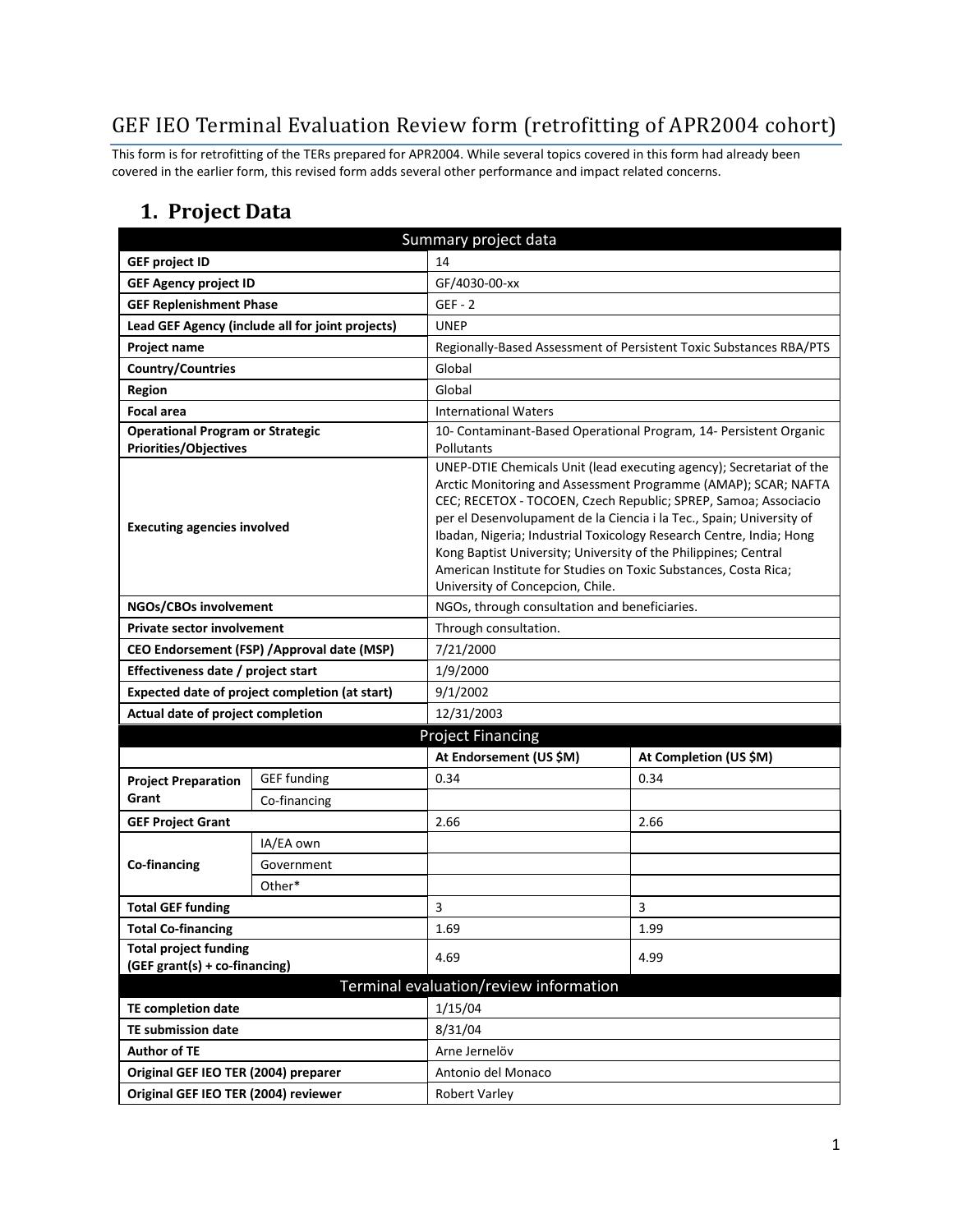| Revised TER (2014) completion date | 6/4/14             |
|------------------------------------|--------------------|
| Revised TER (2014) prepared by     | Dania Trespalacios |
| TER GEF IEO peer review (2014)     | Neeraj Negi        |

\*Includes contributions mobilized for the project from other multilateral agencies, bilateral development,

cooperation agencies, NGOs, the private sector, and beneficiaries.

2. Summary of Project Ratings

| <b>Criteria</b>                                  | <b>Final PIR</b> | <b>IA Terminal</b><br><b>Evaluation</b> | <b>IA Evaluation</b><br><b>Office Review</b> | <b>GEF EO Review</b> |
|--------------------------------------------------|------------------|-----------------------------------------|----------------------------------------------|----------------------|
| <b>Project Outcomes</b>                          |                  | HS/S                                    |                                              |                      |
| <b>Sustainability of Outcomes</b>                | Not rated        | <b>MS</b>                               |                                              | MU                   |
| <b>M&amp;E Design</b>                            | Not rated        |                                         |                                              |                      |
| <b>M&amp;E</b> Implementation                    | Not rated        |                                         |                                              |                      |
| <b>Quality of Implementation</b>                 | Not rated        | HS                                      |                                              |                      |
| <b>Quality of Execution</b>                      | Not rated        | HS                                      |                                              |                      |
| <b>Quality of the Terminal Evaluation Report</b> |                  |                                         |                                              |                      |

## **3. Project Objectives**

3.1 Global Environmental Objectives of the project:

The Global Environmental Objective is to deliver a comprehensive regionally based assessment of the damage and threats posed by persistent toxic substances, and to identify the priorities between chemical related environmental issues at the regional level in order to focus subsequent interventions on the most important and pressing issues. The project includes an assessment of the sources of persistent toxic substances in the environment, their concentrations and impact on biota, their transboundary transport, and an assessment of the root causes of the problems and capacity to manage these problems. (Project Document pg. 1)

#### 3.2 Development Objectives of the project:

Neither the Project Document nor the TE explicitly state development objectives. A potential development objective would be the increase of global capacity to understand and respond to the threats posed by persistent toxic substances. The project outcomes that contribute to this development objective include: a scientific assessment of the sources, existence and threats posed by persistent toxic substances to the environment and human health; assessment of the existing alternatives to their use and remediation options; and identification of the barriers that prevent their good management.

3.3 Were there any **changes** in the Global Environmental Objectives, Development Objectives, or other activities during implementation?

**No changes** were observed in the Global Environmental Objectives during implementation.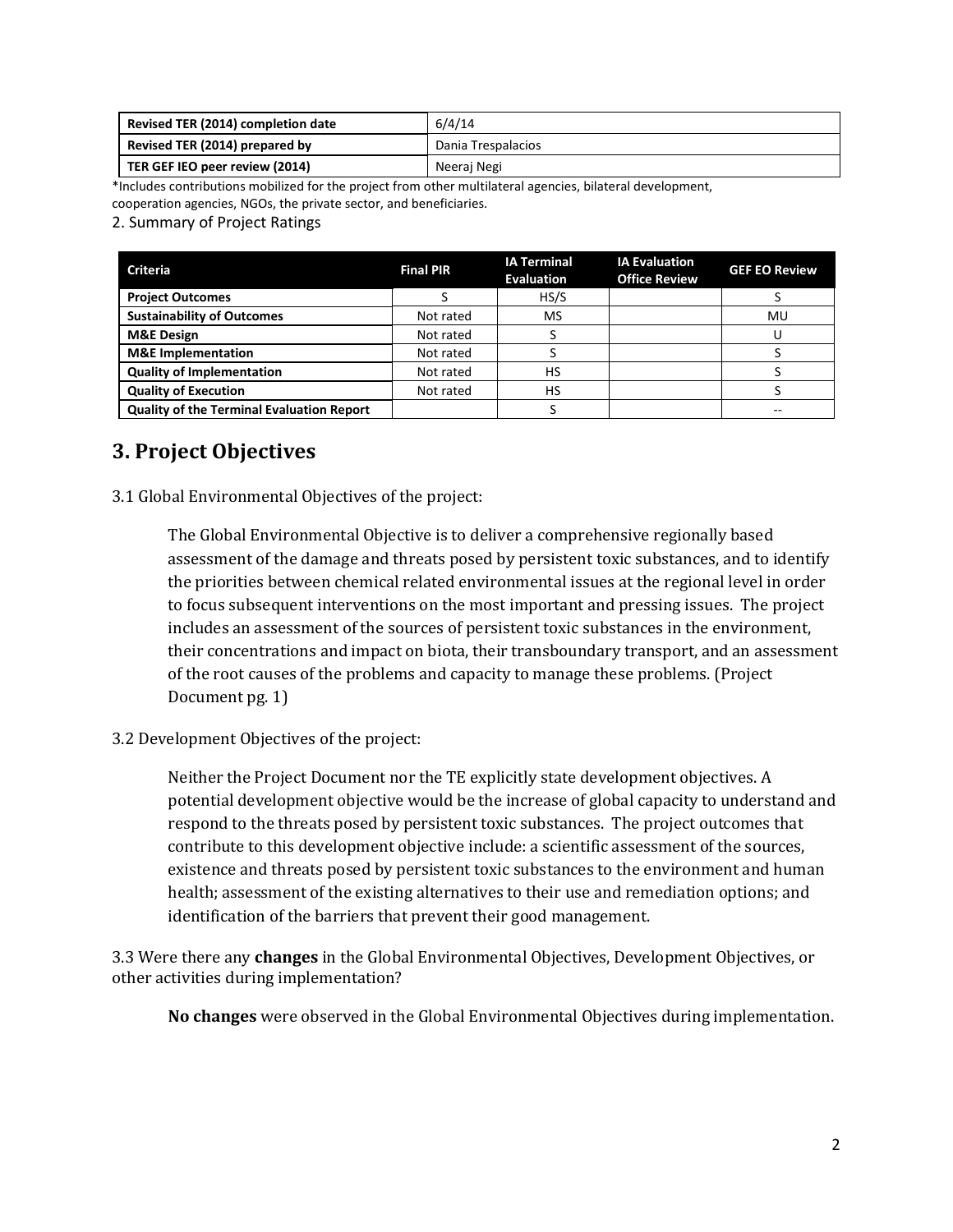## **4. GEF EO assessment of Outcomes and Sustainability**

Please refer to the GEF Terminal Evaluation Review Guidelines for detail on the criteria for ratings.

Relevance can receive either a Satisfactory or Unsatisfactory rating. For Effectiveness and Cost efficiency, a six point rating scale is used (Highly Satisfactory to Highly Unsatisfactory), or Unable to Assess. Sustainability ratings are assessed on a four-point scale: Likely=no or negligible risk; Moderately Likely=low risk; Moderately Unlikely=substantial risks; Unlikely=high risk. In assessing a Sustainability rating please note if, and to what degree, sustainability of project outcomes is threatened by financial, sociopolitical, institutional/governance, or environmental factors.

Please justify ratings in the space below each box.

| 4.1 Relevance | Rating: Satisfactory |
|---------------|----------------------|
|---------------|----------------------|

This project's outcome was a scientific assessment of the threats posed by persistent toxic substances to the environment and human health. (Project Document pg. 4) This outcome contributes to that GEF phase's focal area strategies number 10, on the "Contaminant-Based Operational Program", and number 14, on "Persistent Organic Pollutants".

The Project Document does not explain how this activity is in line with individual country priorities. It notes that the UNEP Governing Council decided in February 1997 that immediate international action should be initiated to protect human health and the environment through measures which will reduce and/or eliminate the emissions and discharges of twelve persistent organic pollutants (POPs). (Project Document pg. 3) The TE also does not mention how this project is in line with individual country priorities, but does comment on the high level of collaboration and agreement between participants from many countries during the 62 regional and global meetings held as part of this project. (TE pg. 11) The TE states that "when it came to the regional and global priority setting meetings, agreement or near agreement was reached on all the regional and global priorities". (TE pg. 5) The TE rates regional ownership as 'very good' and 'highly satisfactory'. (TE pg. 21, 23)

Therefore, this project seems to be in line with country priorities.

| 4.2 Effectiveness | Rating: Satisfactory |
|-------------------|----------------------|
|-------------------|----------------------|

According to the Project Document, the specific components of this project include:

- establishment of a global network or participating individuals and institutions
- technical coordination and management of the project, including regional coordinators, a project manager, a steering group
- development of guidelines for inventorying sources, screening chemicals for hazards and risk, and for priority setting among chemicals
- completion of regional assessments, and of a global synthesis
- dissemination of products (Project Document pg. 5-13)

According to the TE, the project "met its overall objective of providing a comprehensive, regionally-based assessment of the damage and threats posed by persistent toxic substances." (TE pg. 2) The project produced 12 regional reports and one global report,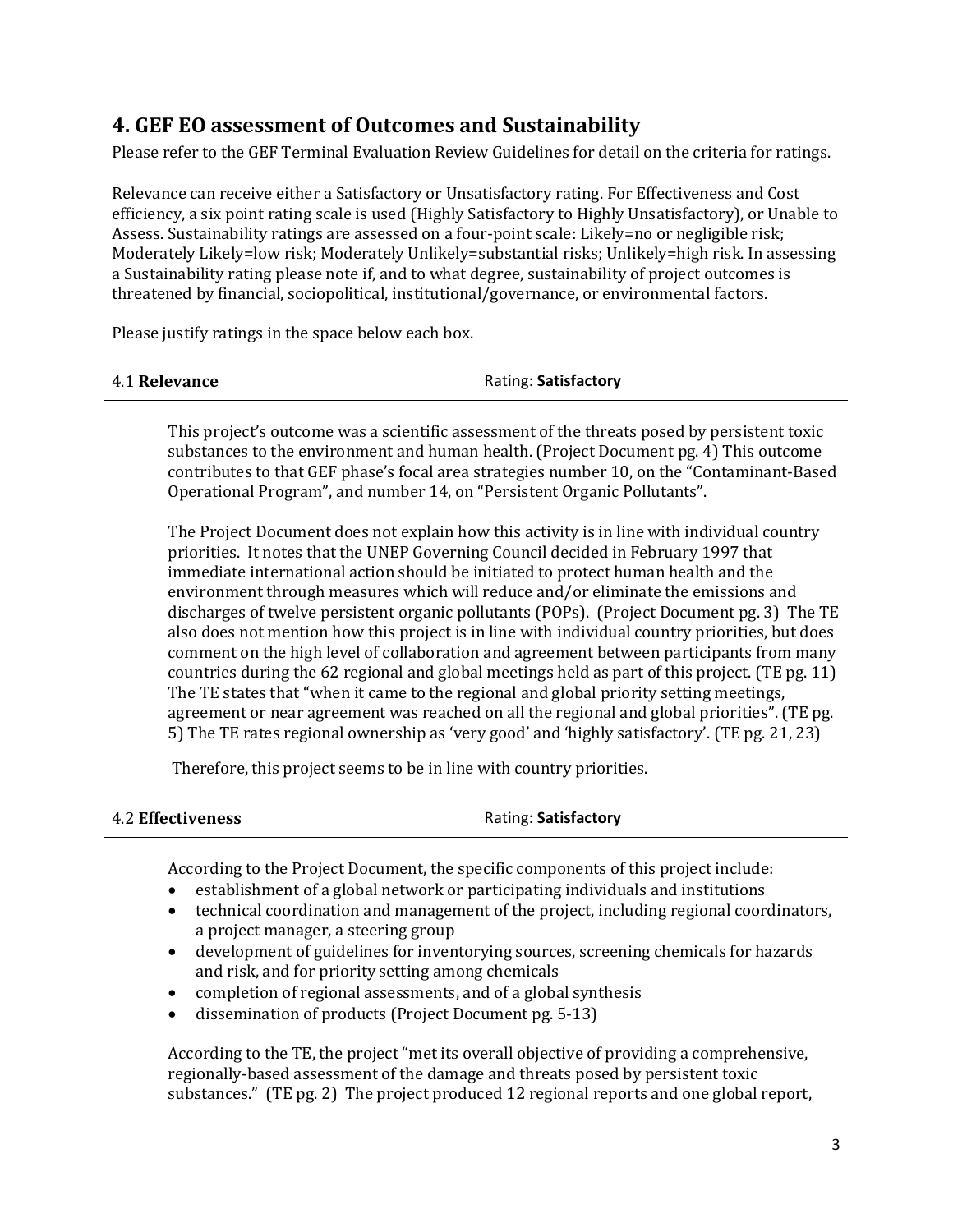and established a broad and wide-ranging network of experts that the TE characterized as "impressive". (TE pg. 14) The TE explains that the twelve Regional Reports include assessments of the sources of persistent toxic substances in the environment, their concentrations and impact on biota and their transboundary transport, as well as an assessment of the root causes of the problems and the capacity at the regional level to manage them. The project also created a global network of PTS experts who successfully collaborated to produce the regional and global reports. (TE pg. 2)

The TE notes that the project lagged in efforts to disseminate information (TE pg. 4) and to ensure project sustainability (TE pg. 3). Dissemination of products and the creation of awareness of Persistent Toxic Substances and related environmental problems was one of the expected outcomes of this project. (Project Document pg. 5, 8) However, the reviewer notes that more could have been done to disseminate information, and that at project completion the future usefulness and accessibility of project outcomes was uncertain.

The TE concludes that "the overall impression of the RBA/PTS project is that it has succeeded very well indeed with a very challenging task of making the first global assessment of PTS, and to base that assessment on regional priorities that a wide range of experts could agree on. The task was made no simpler by the fact that networks of regional experts had to be created and tools such as questionnaires, database and data-handling system, were developed within the project." (TE pg. 4) Therefore, this project is given a satisfactory rating for effectiveness.

| 4.3 Efficiency | Rating: Satisfactory |
|----------------|----------------------|
|                |                      |

During implementation GEF funding was fully utilized, and total co-financing increased minimally. The TE notes that, in general, the funding level for the project seems to have been adequate. (TE pg. 18) The project was able to accomplish its stated objectives with a 15 month extension on the initial project expected time span.

The TE does describe project inefficiencies. The Sub-Saharan Africa Region experienced temporary but severe problems with money transfers, and that the Central America and Caribbean Region had delayed payments. (TE pg. 4) The TE comments on the effect of project sustainability on project efficiency, in the case that "the products have limited or no use after the termination of the project". (TE pg. 3).

The TE explains that this is a complex global project involving significant coordination of resources and people, development of information systems and generation of data, and in general regards the project as efficient, based on the achievement of its goals. (TE pg. 3, 4, 17-18))

| 4.4 Sustainability | Rating: Moderately Unlikely |
|--------------------|-----------------------------|
|--------------------|-----------------------------|

The TE states that while the project has achieved its expected outcomes, the sustainability of these is uncertain. The TE notes that "while the project has contributed to the implementation of the Stockholm Convention on POP, it might be overshadowed by it,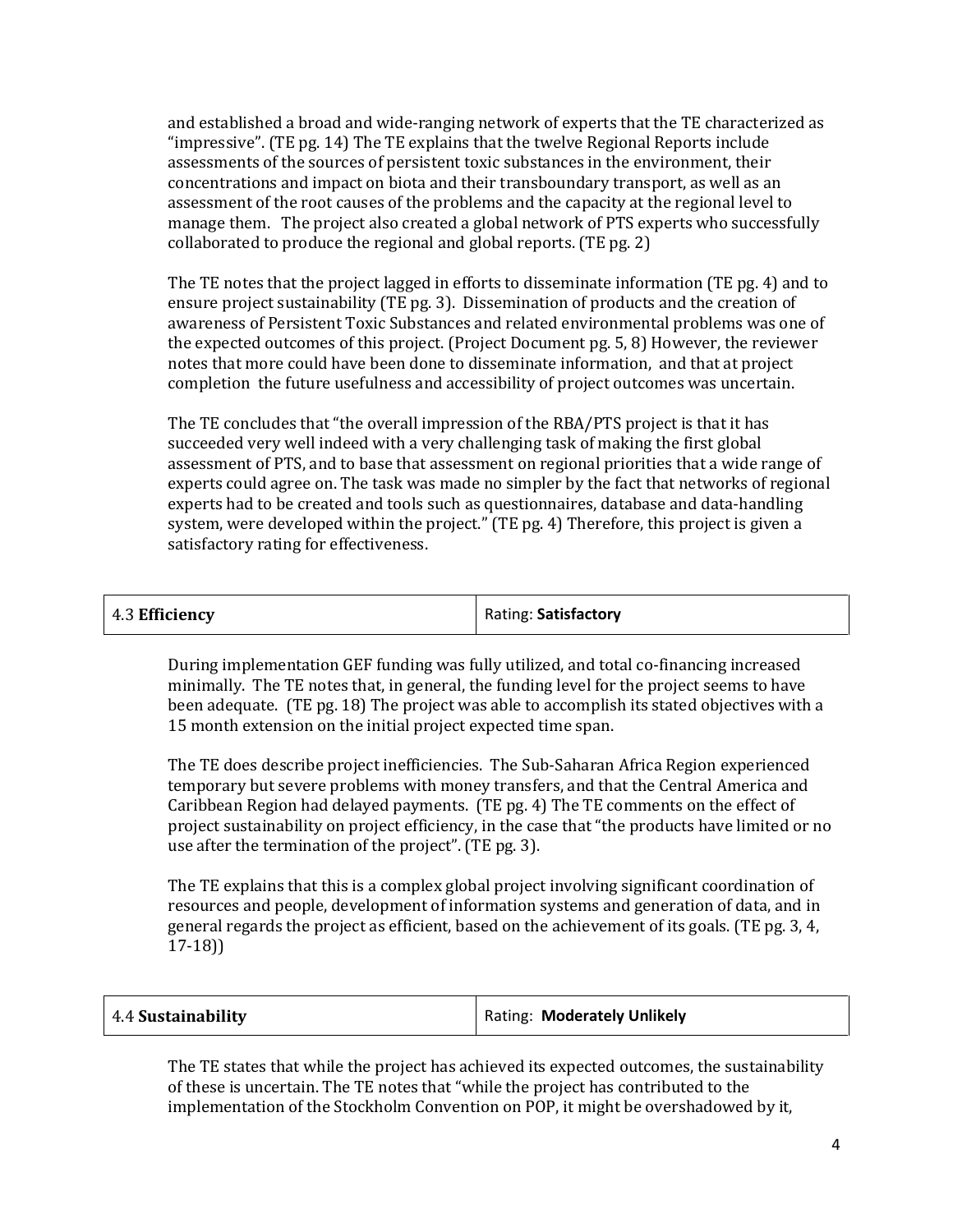leaving the other parts of the PTS assessments to become obsolete." (TE pg. 3) The TE states that the future of the multinational expert network is uncertain, pending available funding and potential tasks. The sustainability of the database created during the project is also in question, because the data is not usually publicly or easily accessible, and because many regions are data poor. Perhaps most relevant to the project's sustainability is the poor dissemination of project results: the TE notes that more could and should have been done. (TE pg. 4, 15)

The TE notes that environmental NGO representatives promulgate the findings of the project, but that industry representatives were not actively or fully engaged in this project. Industry stands out as virtually absent in the regional activities, despite invitations, and with very limited participation also at the global level. (TE pg. 19) Industry representatives were very suspicious of the open-ended nature of PTS, and thought that the regional approach was mismatched between the global or national character of industrial organizations. (TE pg. 14)

The TE notes that the project has contributed to improved knowledge and understanding of the threats posed by PTS to the environment among scientists and decision-makers, but that the effect on industrial managers and the public at large is small. (TE pg. 14)

Because there are significant risks that affect the usefulness and longevity of project outcomes and the continuation of project activities, sustainability is rated as moderately unlikely.

## **5. Processes and factors affecting attainment of project outcomes**

5.1 Co-financing. To what extent was the reported co-financing essential to the achievement of GEF objectives? If there was a difference in the level of expected co-financing and actual co-financing, then what were the reasons for it? Did the extent of materialization of co-financing affect project's outcomes and/or sustainability? If so, in what ways and through what causal linkages?

It seems that co-financing did not affect the attainment of project outcomes. The amount of co-financing was less than the GEF grant amount, and it increased only marginally between endorsement and completion. Implementation challenges were resolved without any mention of an increase of funding. The TE mentions co-financing once to report that "there were few problems with co-financing" (TE pg. 19) However, additional information on these problems has not been provided in the terminal evaluation.

5.2 Project extensions and/or delays. If there were delays in project implementation and completion, then what were the reasons for it? Did the delay affect the project's outcomes and/or sustainability? If so, in what ways and through what causal linkages?

The actual project completion date was 15 months past the expected completion date. The Sub-Saharan Africa Region and the Central America and Caribbean Region had severe delays with payments and money transfers. (TE pg. 4) Delays in payments often irritated participants of regional meetings. (TE pg. 15) Some Regional Coordinators and participants reported confusion and delay in action as a result of an unclear distribution of responsibilities between the UNEP offices in Nairobi and Geneva. (TE pg. 19) Although the TE comments on these delays to describe the inefficiencies or problems of the project, there is no suggestion that these delays affected the attainment of project outcomes as a whole.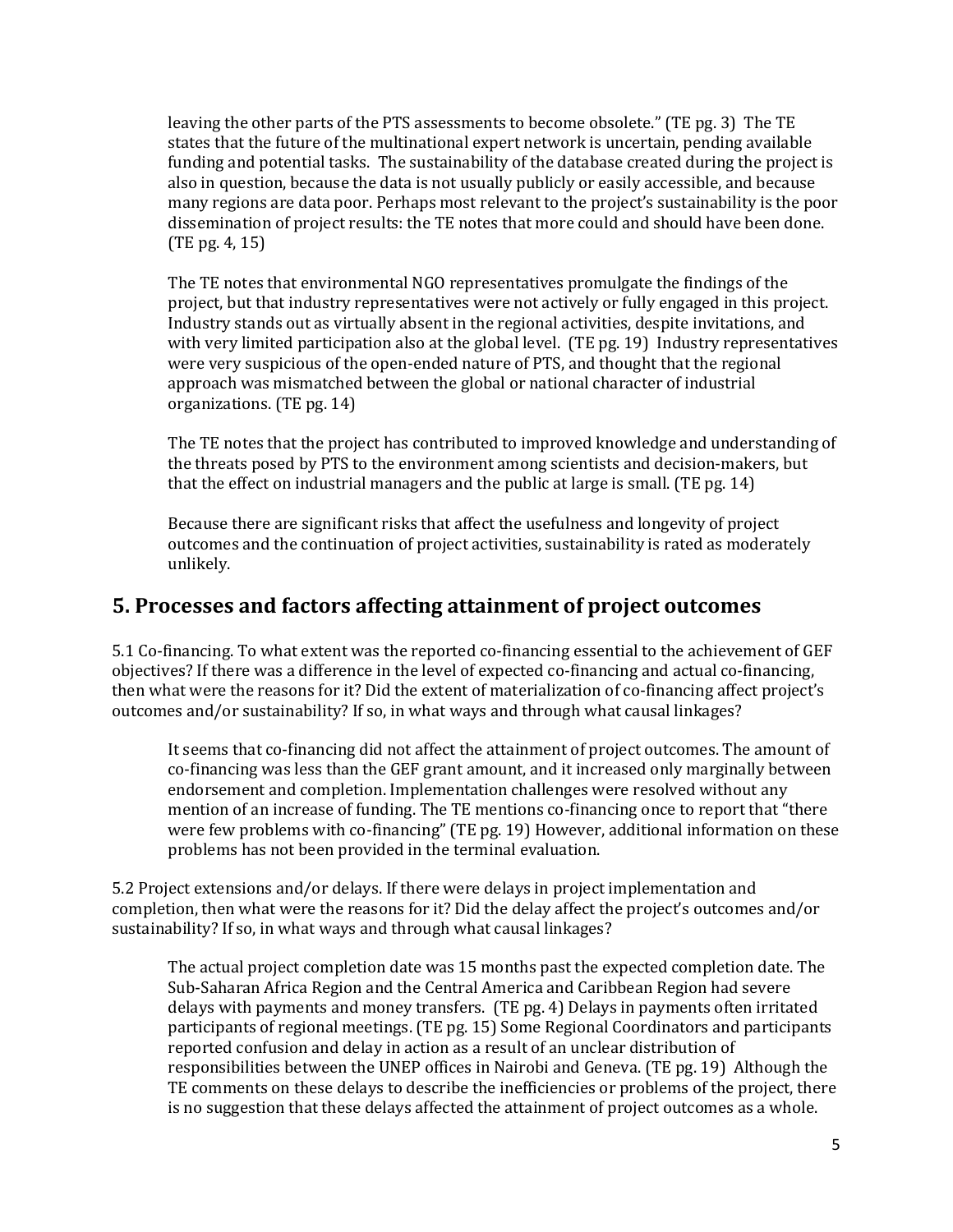5.3 Country ownership. Assess the extent to which country ownership has affected project outcomes and sustainability? Describe the ways in which it affected outcomes and sustainability, highlighting the causal links:

The TE does not discuss country ownership explicitly, but does discuss examples that indicate country ownership of the project. Stakeholder groups, including NGOs and industry, participated in regional meetings. The meetings often reached general consensus, despite participants from more than 100 countries. The TE states that at regional and global priority setting meetings, agreement or near agreement was reached on all the regional and global priorities. (TE pg. 5) It rates regional ownership as 'very good' and 'highly satisfactory'. (TE pg. 21, 23) The extent to which country ownership has affected project outcomes and sustainability remains unclear.

## **6. Assessment of project's Monitoring and Evaluation system**

Ratings are assessed on a six point scale: Highly Satisfactory=no shortcomings in this M&E component; Satisfactory=minor shortcomings in this M&E component; Moderately Satisfactory=moderate shortcomings in this M&E component; Moderately Unsatisfactory=significant shortcomings in this M&E component; Unsatisfactory=major shortcomings in this M&E component; Highly Unsatisfactory=there were no project M&E systems.

Please justify ratings in the space below each box.

| 6.1 M&E Design at entry | Rating: Unsatisfactory |
|-------------------------|------------------------|
|-------------------------|------------------------|

The Project Document describes the M&E activities as quarterly and half-yearly reports on substantive and financial matters, including a mid-term internal evaluation and a final desk evaluation. (Project Document pg. 16) The TE notes that no specific monitoring and evaluation plan was developed by the project beside the quarterly and half-year reports and the mid-term review. (TE pg. 15) The TE notes that no specific baselines were identified and the indicators in the logical framework of the project were not developed as a specific management tool within the project, and were not all "applicable". (TE pg. 20) The M&E plan did not specific evaluation time frames for M&E activities, or standards for outputs. The original TER notes that the project design did not address the needs for an M&E system beyond that of the project's own management system, and limited objectives. (TER pg. 4) Due to these major shortcomings, M&E design at entry is rated unsatisfactory.

| 6.2 M&E Implementation | Rating: Satisfactory |
|------------------------|----------------------|
|                        |                      |

The TE finds that the monitoring and evaluation system, although largely an informal one, resulted in effective management of the project (TE pg. 20) The Steering Group discussed both policy and managerial aspects of the project, and the two Directors were available for discussions whenever the Project Manager felt a need. The Regional Coordinators kept track of the progress in their region, and the Project Manager intervened on an ad hoc basis, as needed or on the Project Manager's request. All the persons interviewed, including all the Regional Coordinators, have expressed satisfaction with the backstopping provided by the Project Manager. Of the nineteen recommendations in the mid-term review, eleven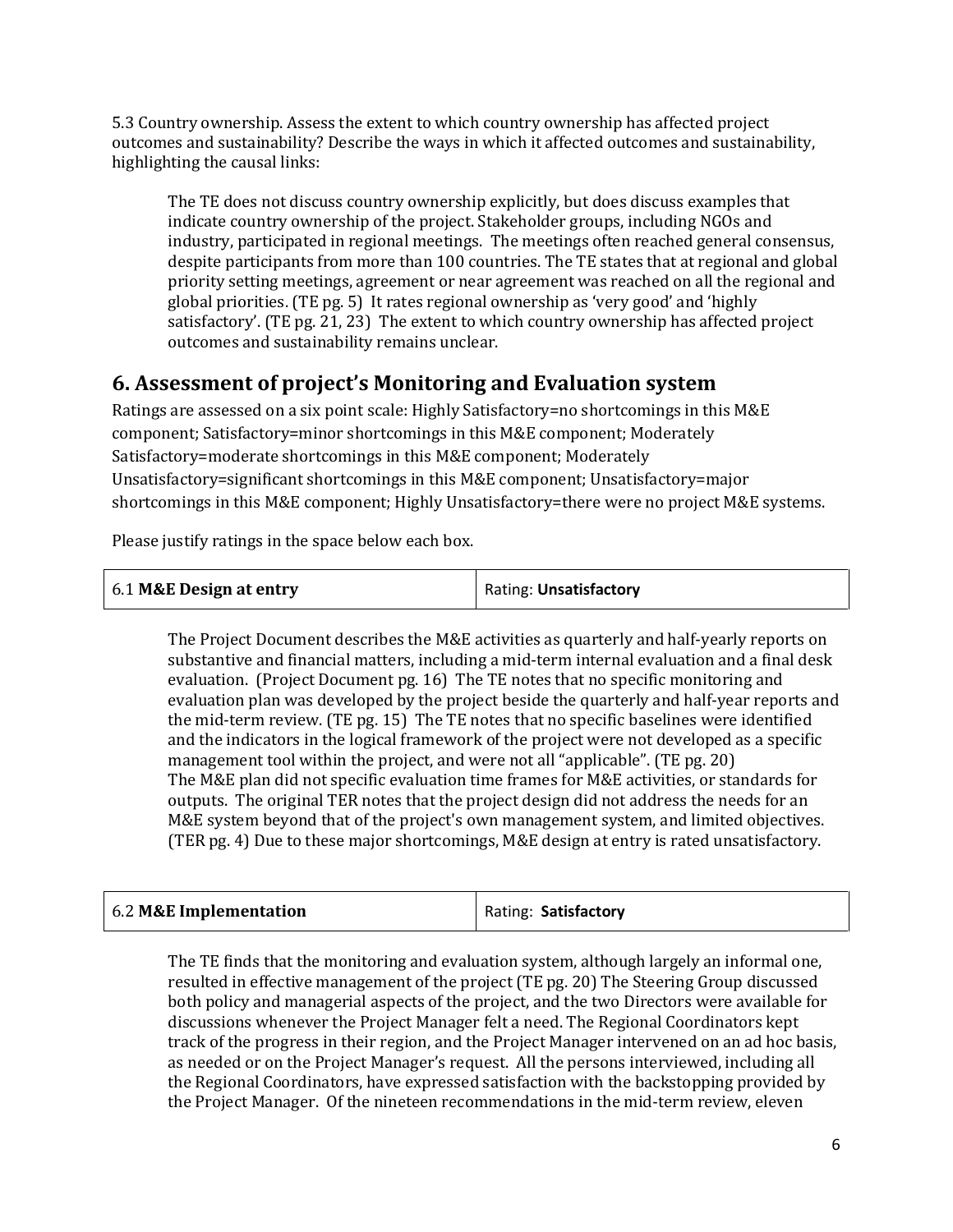were acted upon and all were considered. (TE pg. 15) Thus the M&E system initially planned for was implemented well and allowed the timely tracking of results and progress toward project objectives throughout the project. The information provided by the M&E system was used to improve and adapt project performance. Therefore, M&E implementation is rated satisfactory.

## **7. Assessment of project implementation and execution**

Quality of Implementation includes the quality of project design, as well as the quality of supervision and assistance provided by implementing agency(s) to executing agencies throughout project implementation. Quality of Execution covers the effectiveness of the executing agency(s) in performing its roles and responsibilities. In both instances, the focus is upon factors that are largely within the control of the respective implementing and executing agency(s). A six point rating scale is used (Highly Satisfactory to Highly Unsatisfactory), or Unable to Assess.

Please justify ratings in the space below each box.

| 7.1 Quality of Project Implementation | Rating: Satisfactory |
|---------------------------------------|----------------------|
|---------------------------------------|----------------------|

The TE notes that the project results "could only be reached thanks to an approach of clever flexibility with a strong managerial hand". (TE pg. 4) The implementing agency remained strict in the project objectives and general goals, but allowed each region some flexibility in the amount and type of data included in the reports. This enabled all regions to contribute, despite inconsistency in data among regions and in some instances lack of complete information on some of the dimensions. However, sufficient uniformity was maintained across regions to allow for a meaningful global synthesis of results. Considering the complexity of the project and the corresponding administrative arrangements, the TE notes that the quality of project implementation is "impressive", and should be used as a case study of a flexible implementation approach. (TE pg. 19) The TE notes that the overall results are better than satisfactory, and that the organizational structure functioned very well.

The project organization was quite complex, with much of the practical work in the regions. The TE notes that on the whole, the regional approach functioned well, and provided a way to integrate very different regional assessments into a balanced global picture. (TE pg. 12) The TE comments on the high quality of the assessments: well balanced, well founded, reached in consensus, adequate and quality controlled data. (TE pg. 13) Project staffing seemed adequate. (TE pg. 19)

There was a clear difference in project execution between regions. The Sub-Saharan Africa Region and the Central America and Caribbean Region had administrative delays that potentially affected project outcomes. On some occasions, entire meetings were at risk when the participants had arrived but funds for meeting rooms and accommodation had not. (TE pg. 19)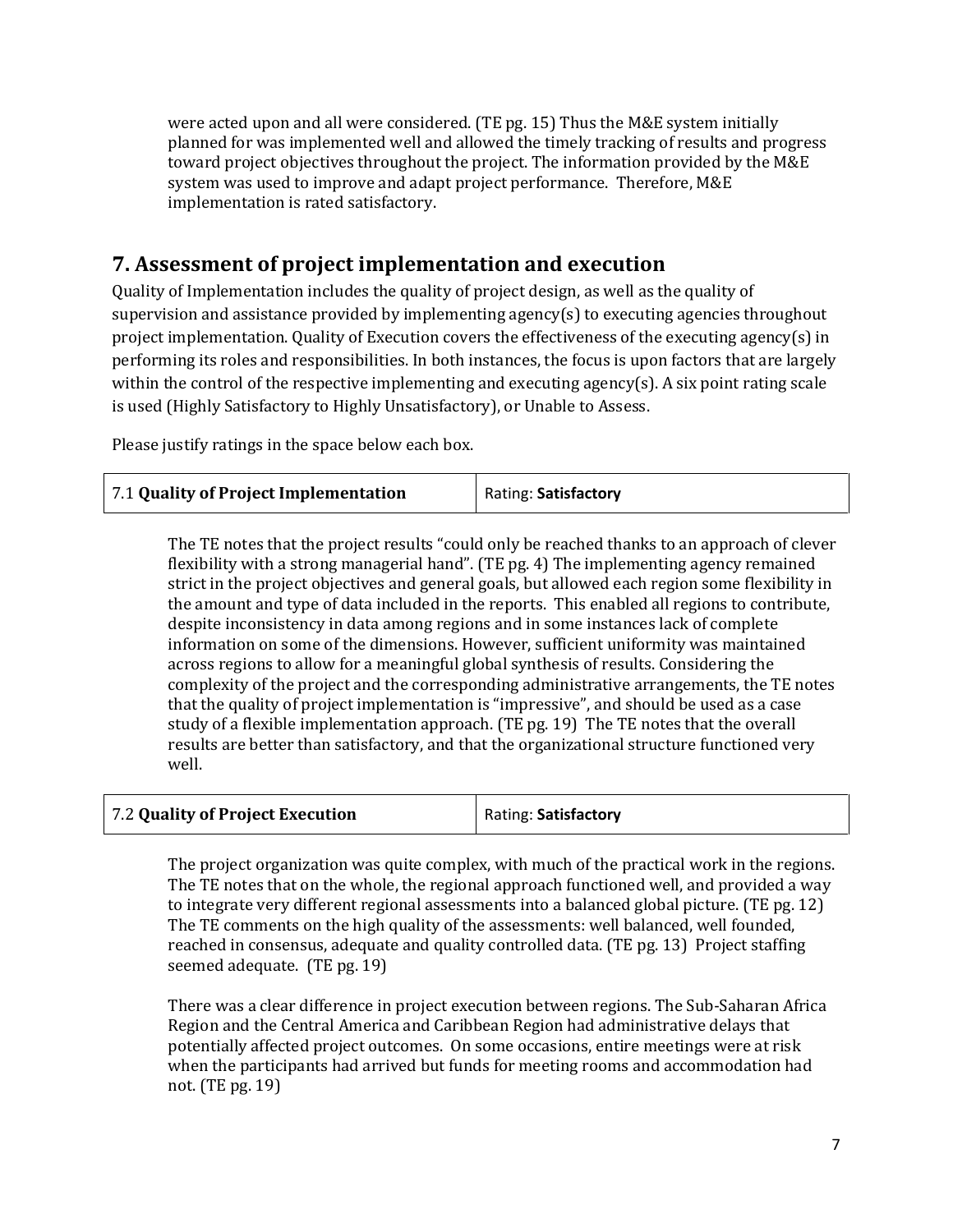Despite shortcomings in some regions, project execution in general was effective and successful, and thus the quality of project execution is rated satisfactory.

## **8. Assessment of Project Impacts**

8.1 Environmental Change. Describe the changes in environmental stress and environmental status that occurred by the end of the project. Include both quantitative and qualitative changes documented, sources of information for these changes, and how project activities contributed to or hindered these changes. Also include how contextual factors have contributed to or hindered these changes.

The project outcomes included data generation, information dissemination, and indirect capacity building. The project objectives did not include actual reductions in emissions of persistent toxic substances or persistent organic pollutants. Therefore, there were no changes in environmental status as an immediate and direct result of this project.

8.2 Socioeconomic change. Describe any changes in human well-being (income, education, health, community relationships, etc.) that occurred by the end of the project. Include both quantitative and qualitative changes documented, sources of information for these changes, and how project activities contributed to or hindered these changes. Also include how contextual factors have contributed to or hindered these changes.

There were no document changes in human well-being.

8.3 Capacity and governance changes. Describe notable changes in capacities and governance that can lead to large-scale action (both mass and legislative) bringing about positive environmental change. "Capacities" include awareness, knowledge, skills, infrastructure, and environmental monitoring systems, among others. "Governance" refers to decision-making processes, structures and systems, including access to and use of information, and thus would include laws, administrative bodies, trust-building and conflict resolution processes, information-sharing systems, etc. Indicate how project activities contributed to/ hindered these changes, as well as how contextual factors have influenced these changes.

### a) Capacities

The capacity to understand and potentially act on the pollution resulting from emissions of POPs and PTSs increased at a global, regional and national level, albeit in differing quality and quantity between regions. The project outcomes include increased knowledge of the damage and threats posed by persistent toxic substances (regional and global reports, global database), increased awareness (dissemination of reports, new global network of experts), and increased infrastructure (new website and tools for gathering and reporting information). However, the sustainability of these outcomes is in question.

#### b) Governance

The network of experts and the information sharing system are new forms of governance. Contextual factors in each region influenced the efficiency of the project and the likelihood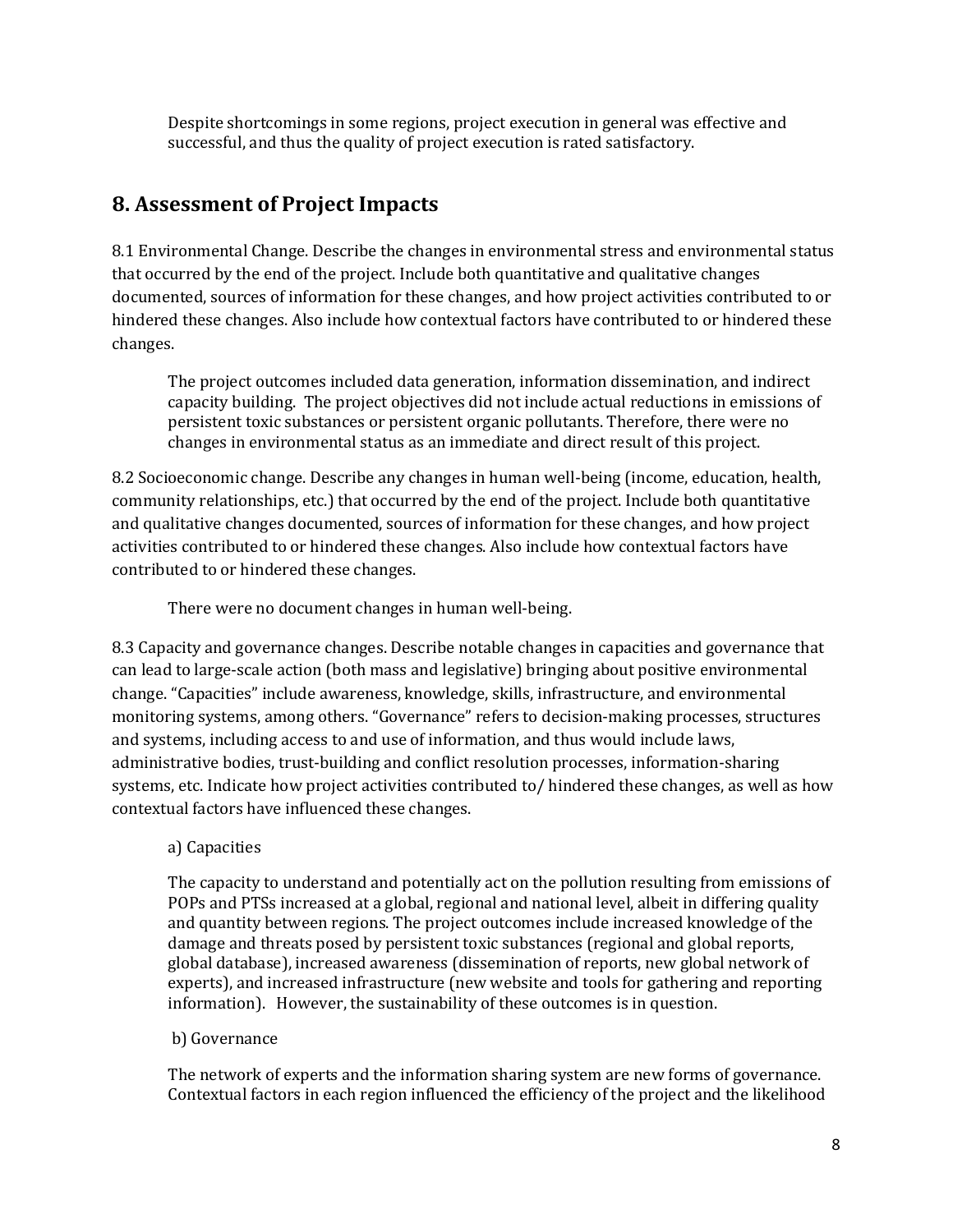of success in each region. As with new capacities, the sustainability of these new governance systems is in question.

8.4 Unintended impacts. Describe any impacts not targeted by the project, whether positive or negative, affecting either ecological or social aspects. Indicate the factors that contributed to these unintended impacts occurring.

The TE does not mention unintended impacts.

8.5 Adoption of GEF initiatives at scale. Identify any initiatives (e.g. technologies, approaches, financing instruments, implementing bodies, legal frameworks, information systems) that have been mainstreamed, replicated and/or scaled up by government and other stakeholders by project end. Include the extent to which this broader adoption has taken place, e.g. if plans and resources have been established but no actual adoption has taken place, or if market change and large-scale environmental benefits have begun to occur. Indicate how project activities and other contextual factors contributed to these taking place. If broader adoption has not taken place as expected, indicate which factors (both project-related and contextual) have hindered this from happening.

The project has great potential for mainstreaming, particularly if the network of experts and the database of information remain in use. However, the project does not specify or establish any mechanism for the continuation of these project outcomes. The TE notes that "the network will wither away if unused for … a relatively long period". (TE pg. 20)

The TE rates 'replicability' as 'good' and 'satisfactory', but notes the whole project concept of a region-based assessment of an open-ended group of chemicals runs the risk of being overtaken by the concepts of the Stockholm Convention on POP. The Convention has a finite and short list of substances and complex procedures to add new ones. In contrast, this project favored an open-ended group of substances. The Convention favors a 'global priorities' scheme (with an option to add substances on national or regional bases) while this project sets priorities on a regional basis. The TE concludes that, given the momentum of the Stockholm Convention and the POP concept, there is a clear possibility that the PTS concepts of this project may be lost. (TE pg. 13, 14, 22)

## **9. Lessons and recommendations**

9.1 Briefly describe the key lessons, good practices, or approaches mentioned in the terminal evaluation report that could have application for other GEF projects.

- The development of techniques and methodologies to prioritize between noncommensurable units and highly varying amounts of information were challenging. Using cutting edge technologies helps maintain the viability and relevance of project outcomes into the future.
- The approach of using a "representative region" should be used cautiously.
- The TE characterizes the project approach of dealing with variation across regions as "flexibility in content, rigidity in form". Flexibility to allow for data poor regions and inconsistencies between regions, yet sufficient rigidity to allow for a meaningful global synthesis of results.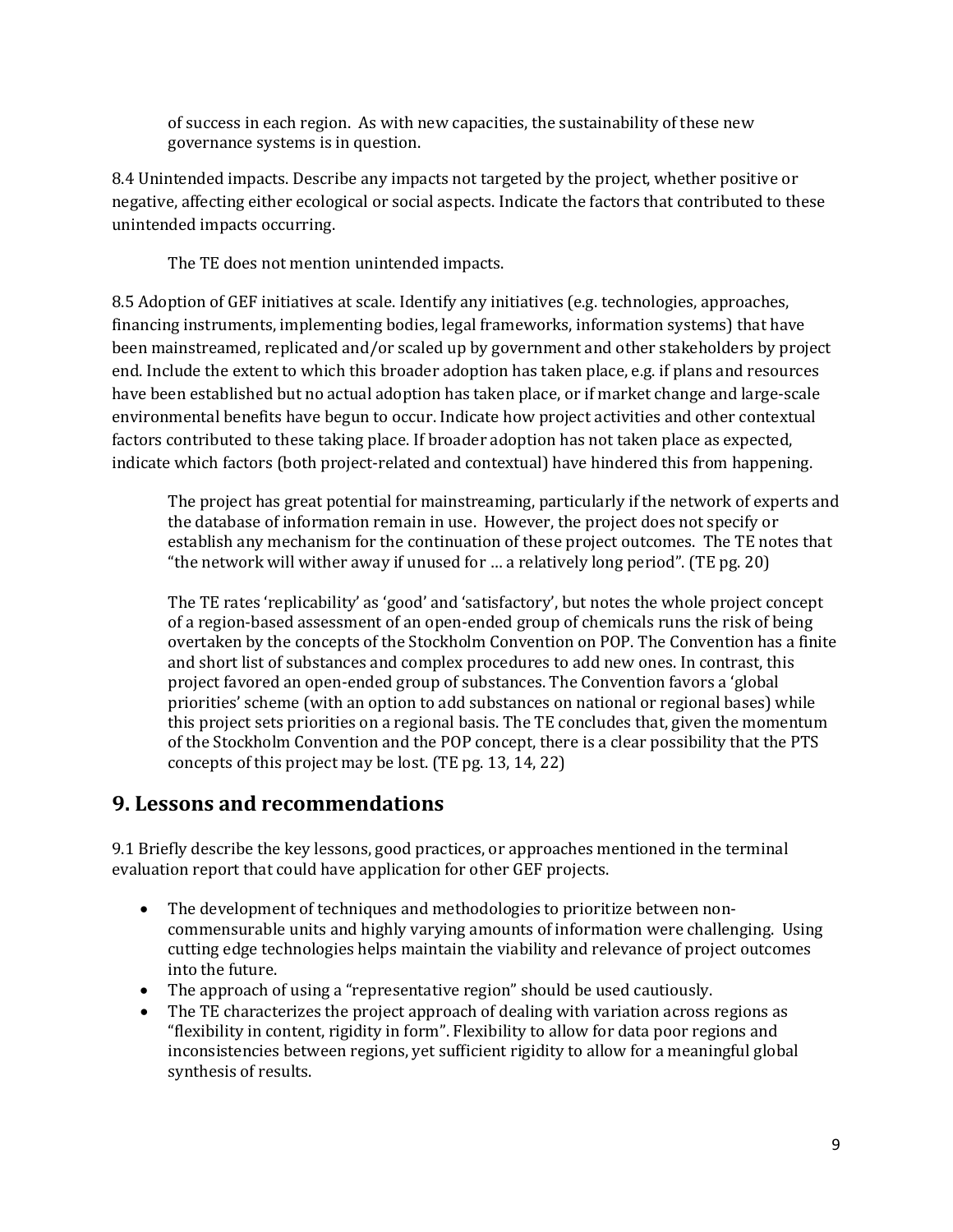• Development of data handling systems are time and resource consuming and should generally not be done ac hoc for short term uses.

9.2 Briefly describe the recommendations given in the terminal evaluation.

If the activities of this project are to continue, the TE recommends the following:

- Make additional efforts to communicate the findings of the RBA/PTS project to a wider group of decision-makers, managers and the public at large.
- The database should be maintained and updated and regional based efforts should be initiated to fill data gaps. Here the established networks would come in handy.
- A new regional based evaluation should be made in five years' time.

If the activities of the project will not continue, but instead efforts to control POP will follow Stockholm Convention guidelines, the TE recommends the following:<br>• Determine whether the database and the network from the pr

- Determine whether the database and the network from the project would be useful in the Stockholm Convention context or in other global or regional undertakings relating to persistent chemicals in the environment.
- Further specific the prerequisites for adding new substances to the Stockholm Convention to clarify how PTS can become POP.

Other general recommendations:

- Study the trans-boundary and trans-regional transports of POP and other PTS (candidate POP), and the releases of PAHs, PCDD/PCDFs and other PTS from open burning.
- A global strategy for technology transfer should be developed and mechanisms for its implementation be identified to fill the competence and resource gaps identified regarding regional capacities to deal with matters related to PTS.
- Project design could have built in mechanisms to ensure a broader mix of national and regional stakeholders as well as international experts at every step of implementation rather than only mainly during the priority setting meetings, to help build country ownership and potential political momentum for follow up.

## **10. Quality of the Terminal Evaluation Report**

A six point rating scale is used for each sub-criteria and overall rating of the terminal evaluation report (Highly Satisfactory to Highly Unsatisfactory)

| Criteria                                                                                                                                             | <b>GEF EO comments</b>                                                                                                                 | Rating |
|------------------------------------------------------------------------------------------------------------------------------------------------------|----------------------------------------------------------------------------------------------------------------------------------------|--------|
| To what extent does the report contain<br>an assessment of relevant outcomes<br>and impacts of the project and the<br>achievement of the objectives? | The TE assesses the relevant outcomes of the project,<br>the achievement of objectives, and comments on the<br>impacts of the project. | НS     |
| To what extent is the report internally<br>consistent, the evidence presented<br>complete and convincing, and ratings<br>well substantiated?         | The report is internally consistent, the evidence<br>presented complete and convincing, and the ratings are<br>well substantiated.     | НS     |
| To what extent does the report properly<br>assess project sustainability and/or<br>project exit strategy?                                            | The TE discussed project sustainability significantly,<br>with useful evidence, and addresses the subject with<br>importance.          | НS     |